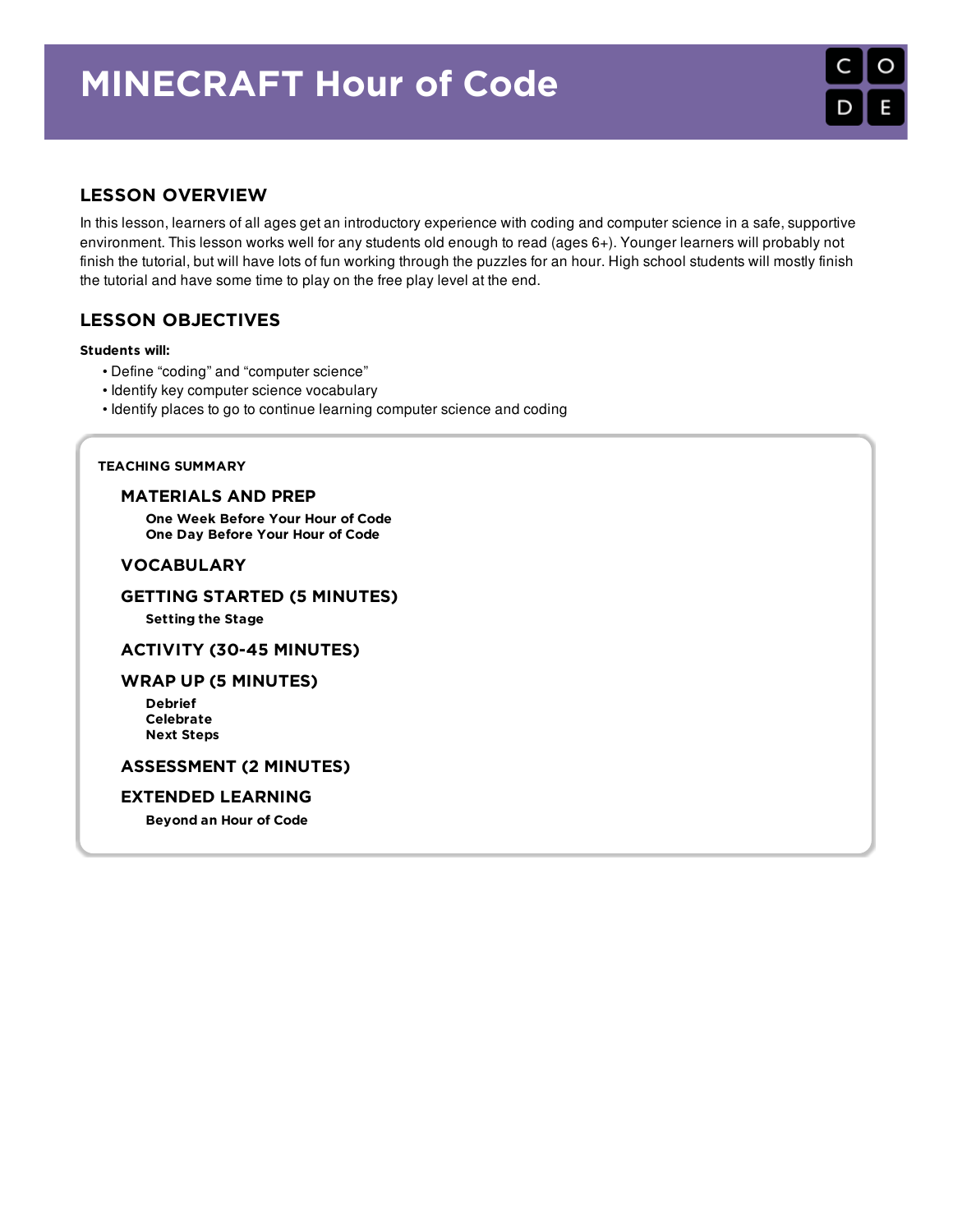# TEACHING GUIDE

## <span id="page-1-0"></span>MATERIALS AND PREP

#### <span id="page-1-1"></span>One Week Before Your Hour of Code

- Review the Hour of Code [Educator](http://hourofcode.com/resources/how-to/) Guide and Best Practices from [Successful](http://www.slideshare.net/TeachCode/hour-of-code-best-practices-for-successful-educators-51273466) Educators in order to begin to plan your Hour of Code event.
- [Register](http://hourofcode.com) your Hour of Code event if you'd like to receive swag or classroom support.
- Review and complete the online tutorial yourself: [MINECRAFT](https:/hourofcode.com/mc) Hour of Code
- Be sure to test it first before asking your students to complete it. Check your technology and decide if you need to troubleshoot anything in advance of your Hour of Code.

#### <span id="page-1-2"></span>One Day Before Your Hour of Code

- Print one or more of the **Exit Ticket [examples](https://docs.google.com/a/code.org/document/d/1ylIlO7Pppk6W3Jt58VHS5mjvnshg9URvj3iCU0Ok6qY/edit?usp=sharing)** at the end of this lesson plan, or create your own.
- Each student who completes the activity should receive a certificate. [Print](http://code.org/certificates) one for everyone in advance to make this easier at the end of your Hour of Code.

### <span id="page-1-3"></span>VOCABULARY

- code (v) to write code, or to write instructions for a computer.
- Debugging Finding and fixing problems in your algorithm or program.
- Program An algorithm that has been coded into something that can be run by a machine.

# <span id="page-1-4"></span>GETTING STARTED (5 MINUTES)

#### <span id="page-1-5"></span>Setting the Stage

Welcome students to class and very briefly introduce the day's activity.

#### Say: "Today we're going to spend one hour learning to code. Has anyone here heard the term "code" before? What does it mean?"

Students might mention that a "code" is like a secret message, or that it's related to computers in some way.

*Teaching Tip* One way to introduce the Hour of Code if you are not very familiar with coding yourself is to show one of our [inspirational](https://hourofcode.com/us/resources#videos) videos. Choose one you think your students will find inspiring, and share it now. For young learners, we suggest "The Hour of [Code](https://youtu.be/FC5FbmsH4fw) is Here."

Explain that in computer science, "code" means a set of instructions that a computer can understand. Let students know that today, they are going to practice "coding," "programming" and "debugging".

Define:

- Coding means to write code, or to write instructions for a computer.
- Programming, similarly, means to write code or instructions. Today, you will program with blocks on the computer (if you're using an online tutorial) or with pen and paper (if you're using an unplugged activity).
- Debugging means to check code for mistakes and try to fix errors.

*Teaching Tip* You'll want to spend very little time front-loading or introducing your Hour of Code. Especially with young learners, it's best to jump in as quickly as possible. Too much explanation or lecture at the beginning tends to spoil the fun, and fun is the whole point!

# <span id="page-1-6"></span>ACTIVITY (30-45 MINUTES)

Challenge your students to complete the [MINECRAFT](https://hourofcode.com/mc) tutorial.

Depending on the age and ability of your students, you might consider: